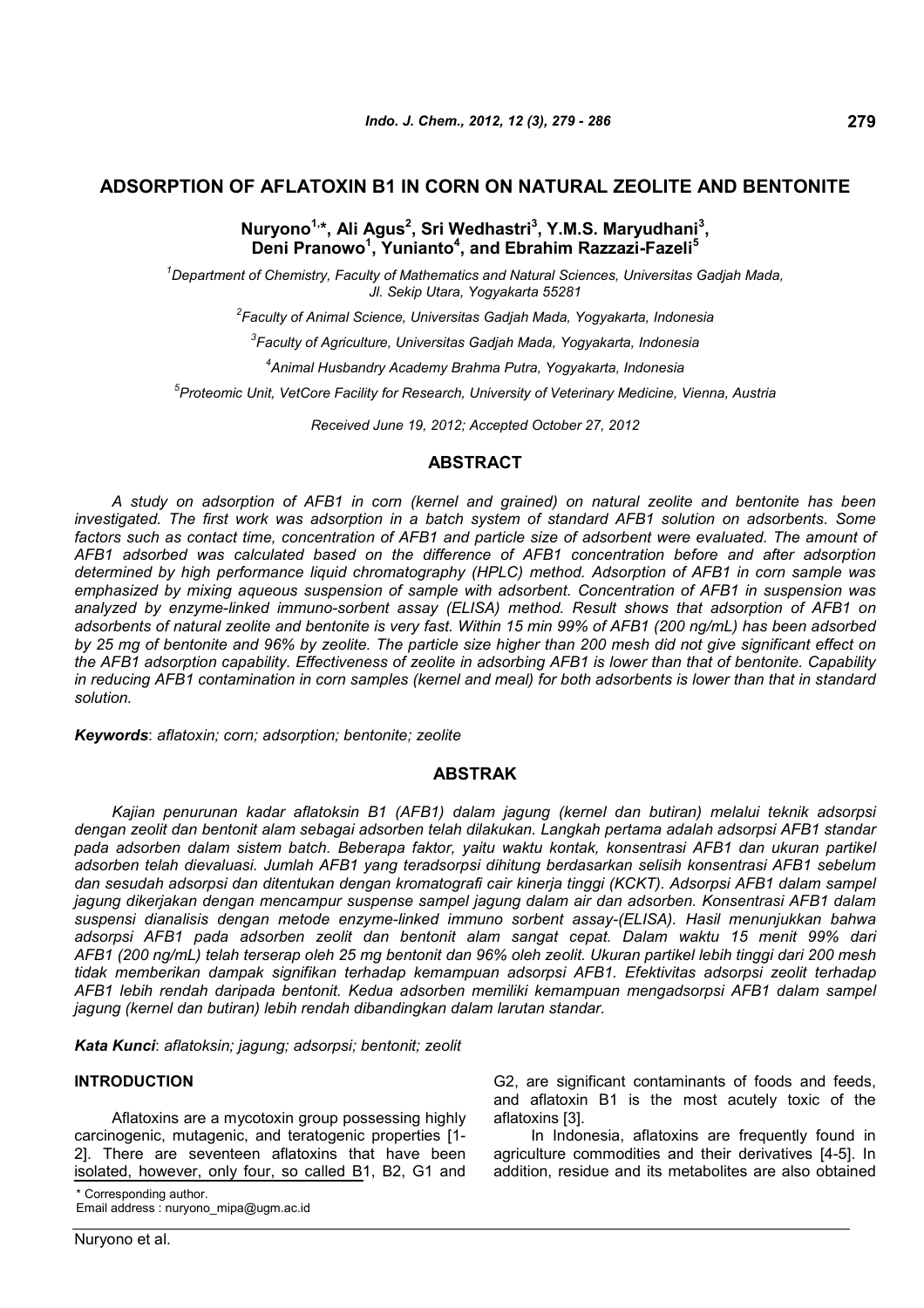in husbandry products such as milk [6-7], eggs [8], and chicken meat [9]. Contamination of maize and other food commodities with aflatoxins is a public health concern because of the ability of aflatoxins to cause human and animal diseases. Aflatoxins have been implicated with acute and chronic aflatoxicosis, genotoxicity, hepatocellular carcinoma, suppression of the immune system, aggravation of kwashiorkor and impaired childhood growth [10]. Outbreaks of acute human aflatoxicosis occur frequently especially with respect to maize, the dietary. Sudjadi [11] reported that 80 among 81 patients (66 males and 15 females) experience lever cancer and it was suspected because they consumed soya fermented, fried peanut, peanut spices and soya sauce. Mycotoxins of  $AFB<sub>1</sub>$ ,  $AFG<sub>1</sub>$ , and  $AFM<sub>1</sub>$  were detected in the samples of lever collected from 58% of patients with the concentration more than 400 ug/kg.

Numerous strategies, such as physical separation, thermal inactivation, irradiation, microbial degradation and treatment with a variety of chemicals have been used for the detoxification or inactivation of mycotoxincontaminated feedstuff [12]. One strategy is to bind the aflatoxin molecule to a compound that cannot be absorbed from the animal's digestive tract. The bound aflatoxins are then excreted in the faeces [13].

It was also reported that phyllosilicates clay has the ability to chemisorb aflatoxin from aqueous solutions [14]. Some aluminosilicates bind AFB1 in vitro to varying degrees and form complexes of varying strength with AFB1. The hydrated sodium calcium aluminosilicate (HSCAS) formed a more stable complex with AFB1 than many of the other compounds tested in vitro. The HSCAS, bentonite and montmorillonite were found to protect the laboratory animals from the toxic and teratogenic effects of aflatoxins [15].

Aly et al. [16] reported result of study on adsorption of AFB1 and FB1 onto a commercially hydrated sodium calcium aluminosilicate (HSCAS) and Egyptian montmorillonite (EM) in an aqueous solution at different tested levels. The adsorption ratio of HSCAS ranged from 95.3 to 99.1% and 84.7 to 92.4% of the available AFB1 and FB1 respectively. EM showed an adsorption ratio ranged from 95.4 to 99.2% and 78.2 to 92.2% for AFB1 and FB1 respectively. Both adsorbents were effective at 0.5% level. Results of the ability of these adsorbents at level of 0.5% (w/v) to adsorb AFB1 and FB1 in malt extract spiked with 50, 100 and 200 ppb indicated that the capability of adsorbing of HSCAS ranged from 98.5 to 98.9% and 88.2 to 91.9% for AFB1 and FB1 respectively. Whereas, the capability of adsorbing of EM ranged from 98.1 to 98.7% and 88.2 to 92.5% for AFB1 and FB1, respectively.

The isothermal adsorption and the adsorptive mechanism of aflatoxin B1 (AFB1) on calcium montmorillonite (Mont) were studied in vitro trials [17]. The maximum amounts of AFB1 on Mont in aqueous solution at 2 and pH 8 were 613.5 and 628.9 μg of AFB1/g of Mont, respectively. The Mont, when added to the diet of broiler chicken at 0.5%, significantly diminished the adverse effects of feeding 200 μg of AFB1/kg of feed. And the concentrations of Ca, P, Cu, Fe, Zn in the broiler bones were not affected by AFB1 and Mont, but the concentrations of Mn, Pb, and F were decreased by Mont.

Thieu and Pettersson [18] reported results of an *in vitro* study using single concentration and isotherm adsorption to evaluate the capacity of Vietnamese produced zeolite and bentonite to adsorb aflatoxin  $B_1$  $(AFB<sub>1</sub>)$  in simulated gastrointestinal fluids (SGFs), and a commercial sorbent hydrated sodium calcium aluminosilicate (HSCAS) was used as reference. Adsorption of  $AFB<sub>1</sub>$  onto zeolite and bentonite varied according to the pH of SGFs and was lower than HSCAS. Linearity between the increased amount of  $AFB<sub>1</sub>$  adsorbed on sorbents and the decrease of sorbent concentration was observed for bentonite and HSCAS, except for zeolite in SGFs at pH 7. The observed maximum amounts of  $AFB<sub>1</sub>$  adsorbed on bentonite and HSCAS were 1.54 and 1.56 mg/g, respectively. The adsorption capacities of bentonite and HSCAS for  $AFB_1$  were 12.7 and 13.1 mg/g, respectively, from fitting the data to the Freundlich isotherm equation.

Eight potential aflatoxin-sequestering agents (SAs) were tested for their ability to adsorb aflatoxin B1 (AfB1) and aflatoxin G1 (AfG1) *in vitro*. They belong to main SA classes: silicate minerals (calcium, magnesium and sodium bentonites, kaolinite, zeolite and clinoptinolite), activated carbon and yeast cell wallderived [19]. The Ca bentonite and clinoptinolite were able to bind available AfB1 in MM and RM methods, while they appeared inefficient (available AfB1 sequestered less than 80%) when W was used. The adsorption ability of zeolite was confirmed only with the W method. Ineffective or limited sequestering activity was obtained with kaolinite and yeast cell wall-derived products with each method. The AFB1 and AFG1 sequestering efficiencies observed in the present work resulted very similar showing strong and positive correlation (P<0.001) within methods (r=0.79, r=0.96 and r=0.99, respectively for W, MM and RM methods). The two simulated gastrointestinal methods (MM and RM, respectively) gave similar results and could be considered useful for *in vitro* pre-screening of potential sequestering agents.

The present paper reports a research studying capability of Indonesian natural bentonite and zeolite to adsorb aflatoxin B1 in aqueous solution, and the application of this technique for the reduction of FB1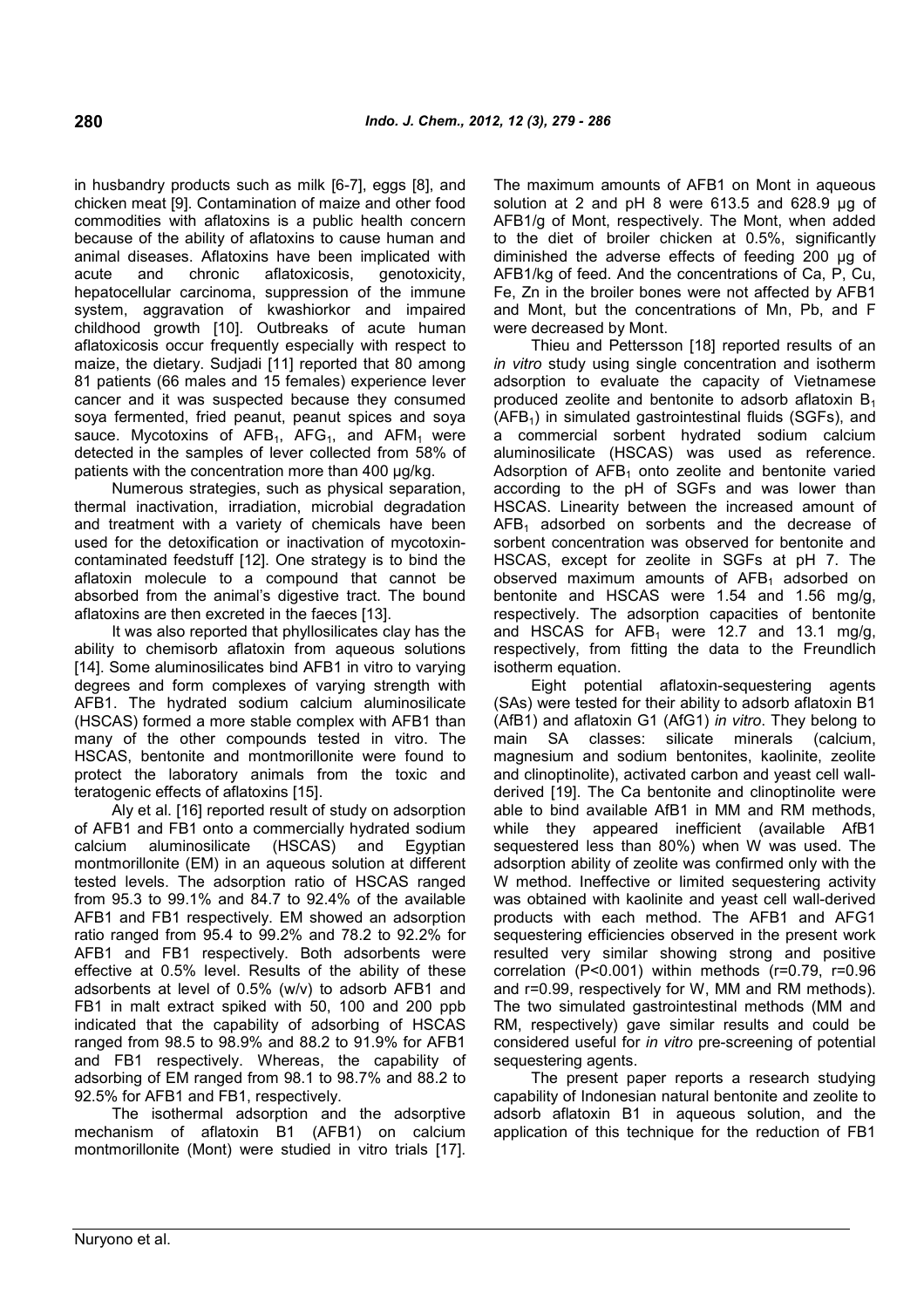from aqueous solution during the extraction of kernel and grain corn samples.

## **EXPERIMENTAL SECTION**

#### **Materials**

Standard solution of AFB1 in toluene : acetonitrile (9:1) 25.92 ng/mL was prepared by dissolving powder of AFB1 standard purchased from Sigma Chemical Co., St. Louis, MO. Working standard solutions used for HPLC analysis were 25, 50, 100 and 200 ng/mL. HPLC eluent consisted of double distillated water, methanol (JT Baker, USA) and acetonitrile (Fisher Scientific, USA) in Three HPLC grade used without pre-treatment. ELISA kit of AFB1 (Ridascreen® ) was used for analysis of AFB1 in corn suspension.

Kernel Corn sample (P 21 hybrid) 5 kg was collected from Klaten district (Central Java) with water content of 15-18%. Apart of the sample was grounded in order to get the particle size similar to that for cattle ransom. To prepare AFB1 contaminated corn, the sample was grown up with fungi producing aflatoxin (*Aspergillus Flavus*) for two weeks.

Bentonite sample was collected from a source location in Pacitan district (East Java) and zeolite was sampled from Wonosari district, Yogyakarta. The samples were dried in an oven at 110 °C for 2 h and grounded in order to give various particle sizes (80, 100, 200 and 400 mesh).

#### **Instrumentation**

A shaking (GFL 3015) and centrifuge (Eppendorf, 5810R) apparatus were used for adsorption and separation, respectively. For analysis of AFB1 was used a set of HPLC system consisting of a delivery pump (LDC Analytical, constametricR 4110, USA), an autosampler (Hitachi, AS 2000, Japan), a fluorescence detector (Shimadzu RF 535, Japan) and a HPLC column (25 x 4.6 mm, Keystone Scientific, INC). Analysis of AFB1 in corn sample was carried out by using ELISA (Enzyme-linked immunosorbent assay) method using and a Micro-plate Reader Type 550 122 (Bio-Rad Laboratories, Richmond, CA, USA).

Characterization of zeolite and bentonite was carried out with infrared spectrophotometer and x-ray diffraction method for identifying functional groups and crystalline level of adsorbent, respectively.

## **Procedure**

## *Adsorption of standard AFB1 on adsorbents*

Adsorption was emphasized in a batch system. Adsorbent 25 mg was mixed with 5.0 mL of AFB1

aqueous solution in plastic container. The mixture was shaked mechanically and centrifuged. Concentration of AFB1 in supernatant was determined using HPLC method with mobile phase of water : methanol : acetonitrile 62:32:16 (% v/v) at a flow rate of 1.0 mL/min. The amount of AFB1 adsorbed (ng/mg) was calculated with the following equation:

$$
m = \frac{(C_o - C)V}{M}
$$
 (1)

where *C<sup>0</sup>* and *C* are initial and final concentration, respectively, (ng/mL) of AFB1. *V* is volume of solution (mL) and *M* is adsorbent weight (g). The above work was done for both adsorbents (zeolite and bentonite). variables including contact time, initial concentration of AFB1 and particle size of adsorbents were investigated. The variable of contact time was varied from 15 to 180 min, the initial concentration was from 200 to 2000 ng/mL and four different particle sizes (80, 100, 200 and 400 mesh) were examined.

## *Reduction of AFB1 in corn suspension*

Reduction was carried out similar to the adsorption of AFB1 in standard solution. Corn samples (kernel and grounded form) 5 g and adsorbent were suspended with 15 mL and shaked mechanically for 2 h. The weight of adsorbent was varied from 25 to 1000 mg. The suspension was filtered and AFB1 in the filtrate was analyzed with ELISA method at 450 nm. The amount of AFB1 adsorbed was calculated by subtracting initial concentration of AFB1 in filtrate (without addition of adsorbent) with concentration of filtrate after adsorption.

## **RESULT AND DISCUSSION**

## **Adsorbent Characters**

Characterization of adsorbents was carried out by two techniques, namely x-ray diffraction and infrared spectroscopic methods for identification of crystalline level and functional groups, respectively. Infrared spectra were expressed in Fig. 1.

Absorbance pattern in infrared spectra of bentonite (Fig. 1(a)) may be interpreted as follows: absorbance band at  $3448.5$  cm<sup>-1</sup> indicates vibration of hydroxyl groups from silanol (Si-OH) or/and aluminol (Al-OH). Strong and sharp absorbance at 1049.3 cm<sup>-1</sup> is asymmetric stretching vibration from T-O groups (T=Si/Al) in silica (Si-O-Si) and/or alumina (Al-O-Al). Band at 956.6 cm<sup>-1</sup> is predicted as stretching vibration from Si-O in Si-OH or Al-O in Al-OH. Stretching vibration of Si-O-Si is showed at  $794.5$   $cm^{-1}$  and bending vibration from Si-O-Si or Al-O-Al gives absorbance at 474.5 cm $^{-1}$ . The band at 1635.5 cm $^{-1}$  is resulted from bending vibration of –OH groups from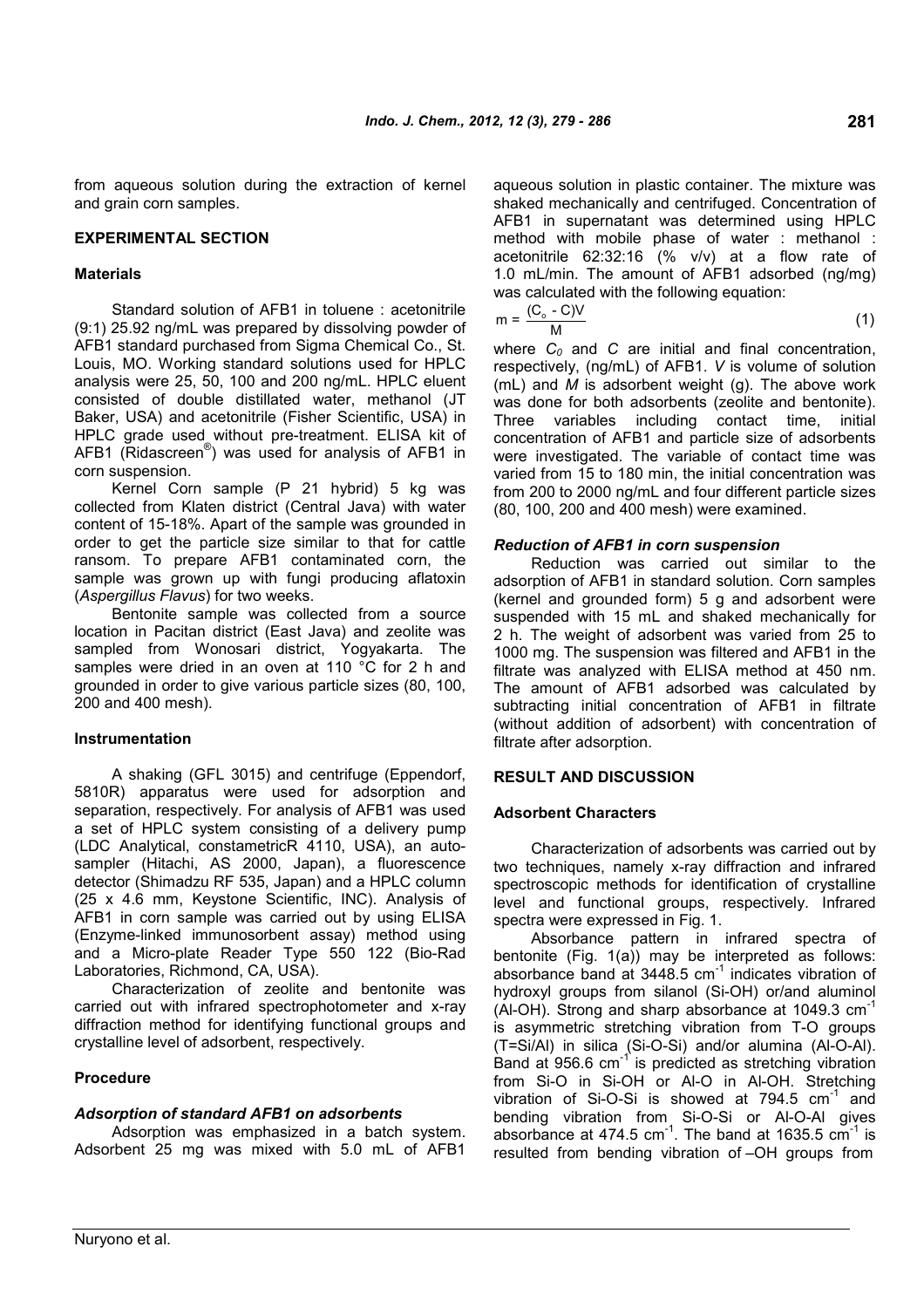

**Fig 2.** Structure Model of bentonite (a) and zeolite (b)

T-OH. In general, absorbance band in infrared spectra of bentonite informs that functional groups present are silanol/aluminol (T-OH) and T-O-T groups. It is observed that infrared spectra of zeolite (Fig. 1(b)) give similar spectra of bentonite indicating similarity of the presence of functional groups. The difference lies on the absorbance intensity.

Although the functional group in bentonite and zeolite are similar, the structure of both materials is

|  |  |  | Table 1. XRD patent of adsorbents |
|--|--|--|-----------------------------------|
|--|--|--|-----------------------------------|

| <b>able 1.</b> AND patent of adsorberts |       |        |                 |  |  |  |
|-----------------------------------------|-------|--------|-----------------|--|--|--|
| Adsorbent                               | 2θ.   | ™°N    | Minerals        |  |  |  |
| <b>Bentonite</b>                        | 22.45 | 3.957  | Montmorillonite |  |  |  |
|                                         | 27.91 | 3.194  |                 |  |  |  |
|                                         | 25.88 | 3.440  |                 |  |  |  |
| Zeolite                                 | 27.95 | 3.190  | modernite.      |  |  |  |
|                                         | 5.82  | 15.170 | levynite and    |  |  |  |
|                                         | 5.54  | 15.939 | analsime        |  |  |  |

| Table 2. Freundlich parameters for adsorption of AFB1 |  |  |
|-------------------------------------------------------|--|--|
| on adsorbents                                         |  |  |

| <u>uuvviivviitv</u> |      |      |        |
|---------------------|------|------|--------|
| Adsorbent           |      |      |        |
| Zeolite             | 1.39 | 0.63 | 0.9713 |
| <b>Bentonite</b>    | 5.33 | 0.68 | 0.9939 |

different. From Table 1 can be seen that XRD data gives three big peaks at 2θ 22.45, 27.91 and 25.88 with d 3.957, 3.194 and 3.440 °A. Those indicate characteristic values for the structure of montmorillonite and as the main component of the bentonite. The structure model of montmorillonite is expressed in Fig. 2(a). From data of XRD for zeolite summarized in Table 2 can be stated that the main components of zeolite are modernite, levynite and analsime.

## **Adsorption of Standard AFB1 in Aqueous Solution**

Analysis of AFB1 used for the adsorption process was HPLC and by using optimum condition, it was found that AFB1 gave chromatographic peak at retention time of 19.15 min (Fig. 3). Evaluation of standard working solution expressed with standard curve shows higher linearity with coefficient correlation  $(R<sup>2</sup>)$  of 0.9998.

#### **Effect of Contact Time and Adsorbent Particle Size**

Experiment to examine the effect of contact time on the adsorption of standard AFB1 was emphasized by varying contact time from 15 to 180 min at concentration of AFB1, adsorbent weight and particle size constant, namely 2  $\mu$ g/mL, 25 mg and 200 mesh, respectively. The analogue step was done for other variables. Result is expressed in Fig. 4 for the effect of contact time and Fig. 5 for particle size effect. From Fig. 4 can be seen that adsorption of AFB1 on both zeolite and bentonite is very fast. Within 15 min, the process reaches equilibrium. Due to the technical reason, process less than 15 min is not possible to be carried out; hence adsorption kinetics could not be quantitatively evaluated.

Fig. 5 shows that adsorption capability increases with smaller particle size. For four different particle sizes may be classified into two groups' namely big size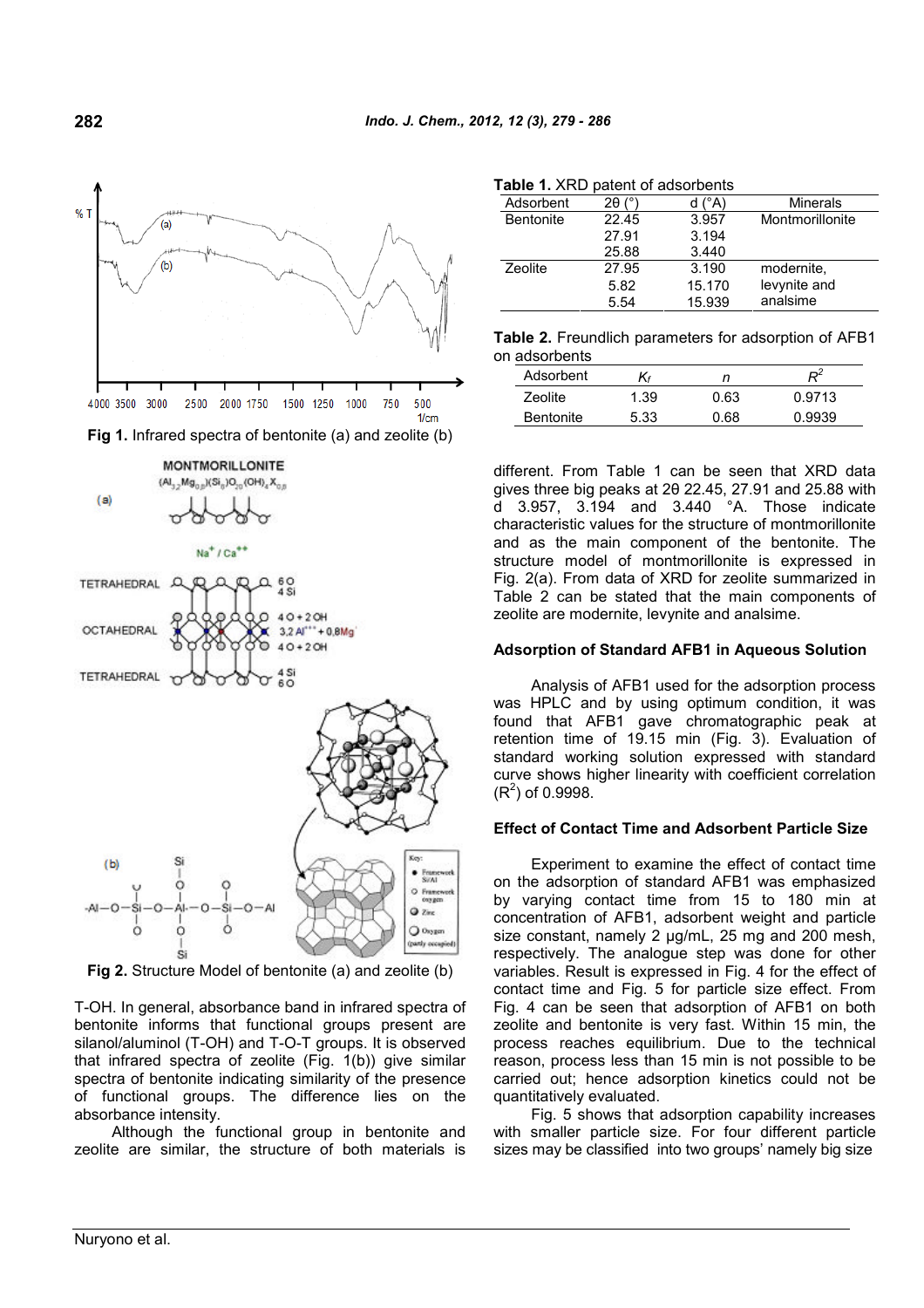

**Fig 3.** Chromatogram of standard AFB1 in aqueous solution with concentration of 200 ng/mL (a), and 2000 ng/mL after being adsorbed with 25 mg zeolite for 3 h (b)



**Fig 4.** Correlation curve between the amount AFB1 adsorbed (m) versus contact time (t) on adsorbent zeolite (Ze) and bentonite (Be)

(80 and 100 mesh) and small size (200 and 400 mesh). Capability of adsorption in a group of particle size is not significant different, especially for zeolite.

#### **Effect of AfB1 Concentration**

As mentioned in the experimental section, the effect of concentration on adsorption was carried out by mixing standard AFB1 solution with adsorbent (constant weight) in a batch system at various initial concentration of AFB1 and other variables (particle size, contact time and weight of adsorbent) constant. An example of standard AFB1 chromatogram before and after adsorption can be seen in Fig. 6 and data of adsorption is expressed in Fig. 7.

From Fig. 6 can be observed that initial concentration up to 2000 ng/mL the adsorption is still increased indicating very highly capacity of the



**Fig 5.** Diagram of correlation between the amount AFB1 adsorbed (m) versus particle size on adsorbent zeolite (Ze) and bentonite (Be)



**Fig 6.** Chromatogram of standard AFB1 200 ng/mL (a), 2000 ng/mL after being adsorbed with zeolite (b) and bentonite (c)

adsorbents for AFB1. Adsorption at higher concentration was not carried out due to low solubility of AFB1 in water. However, if both adsorbents are compared, it can be observed that bentonite gives adsorption capability higher than zeolite does. It is agreed with quantitative evaluation of the experimental data using Freundlich model [20]. The Freundlich model assumes heterogeneous adsorption due to the diversity of the adsorption sites or the diverse nature of adsorbate. The Freundlich model is expressed as:  $m = K<sub>s</sub>C<sup>1/n</sup>$ 

where *K<sup>f</sup>* is the Freundlich constant related to adsorption capacity of adsorbent and *n* is the Freundlich exponent related to adsorption intensity. *K<sup>f</sup>* and *n* can be calculated from the slope and intercept of the linear plot of log *m* versus log *C*. Table 2 displays the coefficients of the Freundlich model along with regression coefficients  $(R^2)$ . From the table can been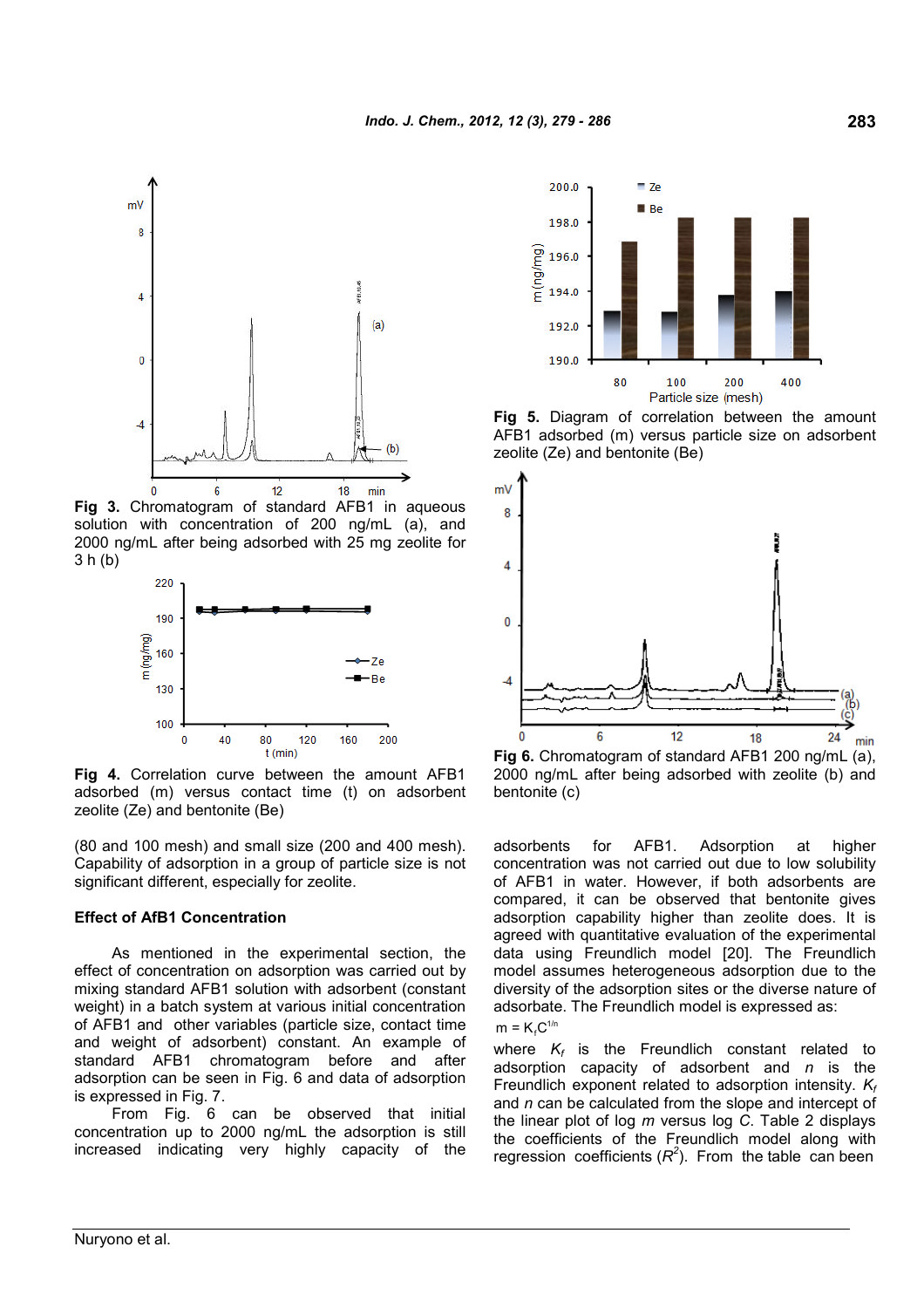

**Fig 7.** Correlation curve of the amount of AFB1 adsorbed (*m*) versus concentration of AFB1 in equilibrium (*Ce*)



**Fig 8.** Reduction of AFB1 concentration in grounded (a) and kernel (b) corn by adsorption process

seen that capacity, represented by *K<sup>f</sup>* , of bentonite is 3.8 fold higher than that of zeolite, even thought the intensity, based on the value of *n*, is not so significant different. This result is different from that reported by Thieu and Pettersson [18]. The adsorption capacities of bentonite and HSCAS for  $AFB<sub>1</sub>$  were 12.7 and 13.1 mg/g, respectively, from fitting the data to the Freundlich isotherm equation and it is higher than resulted in this work. This supports Gallo and Masoero [19] that media influences the adsorption.

The structure of adsorbent seems to have more important role on the adsorption process rather than the presence of the functional groups. Interlayer space and swelling level of bentonite are suspected as the main factor on higher adsorption capability of bentonite. If the adsorption related to functional groups, based on the infrared spectra, the capability of both adsorbents would be similar. In the other words, capability of adsorption is not depended significantly on the functional group present in the adsorbent and probable on the hydrophobic level. Zeolite, more hydrophobic than bentonite gives fewer tendencies to interact with AFB1. It is consistent with results reported by Daković et al. [22]. Low polar AFB1 had a high affinity for the unmodified zeolitic tuff and the adsorption of AFB1 was greatly reduced for octadecyldimethylbenzyl ammonium modified zeolite. Desheng et al. [17] that the mechanism of AFB1 on montmorillonite was AFB1 sorbed onto the edge of Mont by a double hydrogen bond, and AFB1 molecules did not penetrate into the interlayer area of Mont. Bonding between  $AfB_1$  and smectite clay was predicted to appear to be in the furan rings [22]. Other possible bonding is with the two oxygens in the coumarin ring of  $Aff<sub>1</sub>$  and interlayer cations or their associated water molecules.

#### **Reduction of AFB1 Contamination in Corn**

In this work, AFB1 contaminated corn samples were used and reduction was carried out by mixing aqueous suspension of corn sample with adsorbent in a batch system. Analysis of AFB1 in suspension after and before adsorption process was analyzed using ELISA method and detected with visible spectrophotometer (ELISA reader). For standard AFB1, in the range of 5 - 50 ng/mL gives curve represented as correlation between absorbance percentage versus concentration with correlation coefficient,  $R^2$ , of 0.9971 and the equation: % ABS = -19.164 ln[AFB1] + 93.06.

In the adsorption process, it was expected that AFB1 in corn samples was extracted into aqueous suspension and then adsorbed by adsorbent. A variable examined was adsorbent weight, being varied form 25 to 1000 mg of corn sample at corn weight and water volume constant 5 g and 10 mL, respectively.

Consistent with adsorption of standard AFB1 in aqueous solution, from Fig. 8 shows that capability of bentonite to adsorb AFB1 in aqueous suspension of corn samples is higher than that of zeolite. However, the capacity of both adsorbents to adsorb AFB1 in aqueous solution is much higher than in corn suspension. Zeolite and bentonite (25 mg) are able to adsorb completely AFB1 99 and 96%, respectively, of 200 ng/L (1.0 mg) in aqueous solution, but only 9.5 and 33.0%, respectively, of 107 ng/mL (1.6 mg) in suspension of kernel corn, and 67.3 and 78.1% in grain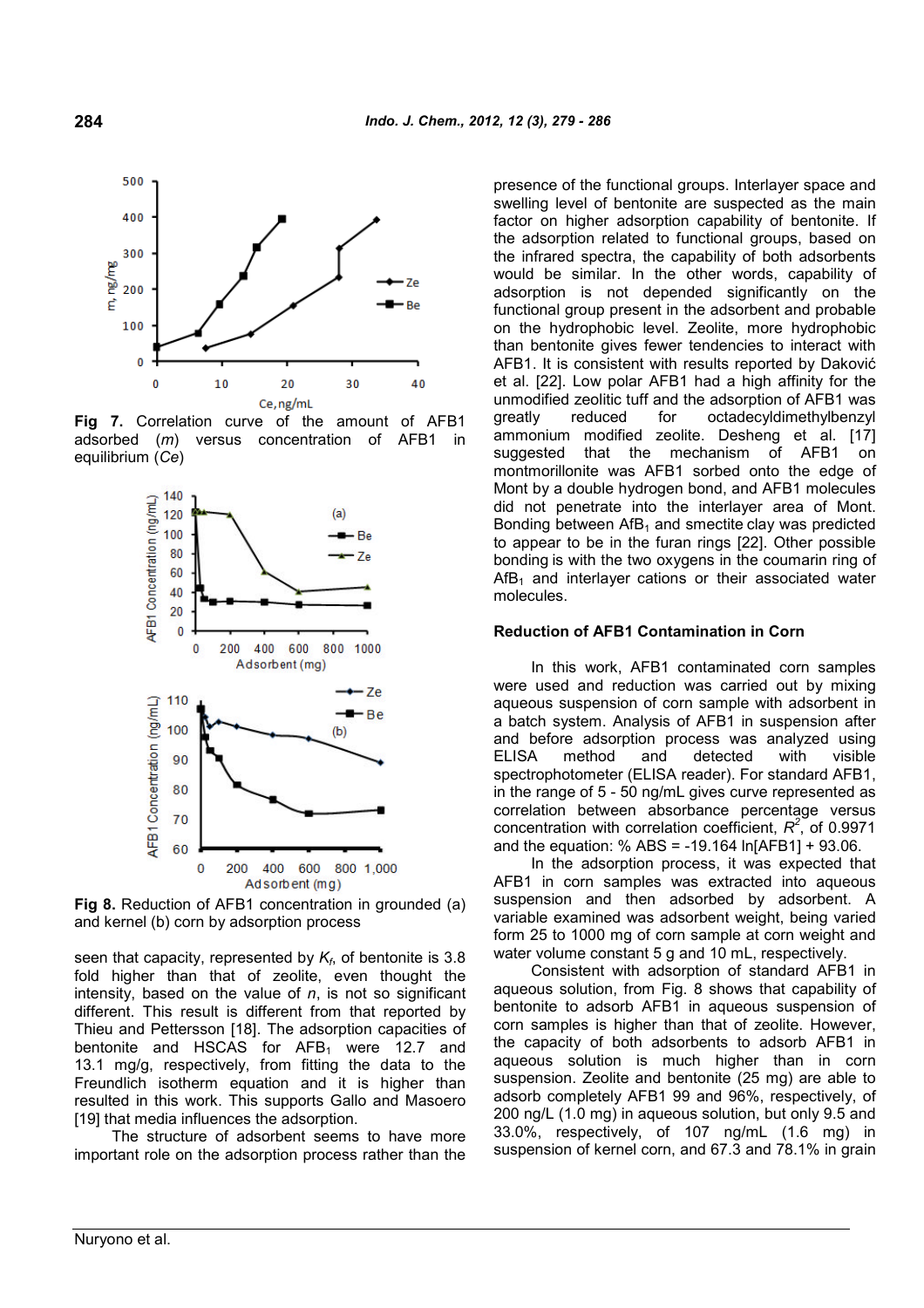corn suspension. It is not surprising because corn aqueous suspension contains various types of aflatoxins, even other mycotoxins, leading to competition among them in adsorption.

Evaluation of the capacity of cation type of different bentonites to adsorb aflatoxins in different media has been reported by Gallo and Masoero [19]. The AFB1 and AFG1 used were extracted from a contaminated corn meal (82.21 mg/kg of AFB1 and 97.20 mg/kg of AFG1). Three single-concentration adsorption tests, consisting of a simply-water (W), a gastro-intestinal simulating monogastric model (MM) and a ruminant model (RM) were used. The AfB1 and AfG1 recovered in controls were 92.3 and 104.9% in W and 89.5 and 101.5% in MM; while in RM were 65.2 and 81.9%, respectively. This supported that intrinsic rumen fluid factors could be involved in sequestering of aflatoxins. The sequestering agents (Mg bentonite and Na bentonite) were very efficient to sequester the available AfB1, with a sequestering activity of over 99.0% with each method.

## **CONCLUSION**

The findings of this study indicated that result shows that adsorption of AFB1 on adsorbents of natural zeolite and bentonite is very fast. Within 15 min 99% of AFB1 (200 ng/mL) has been adsorbed by 25 mg of bentonite and 96% by zeolite. The particle size higher than 200 mesh did not give significant effect on the AFB1 adsorption capability. In comparison, effectiveness of zeolite in adsorbing AFB1 is lower than that of bentonite. The difference is probable caused by the structure rather than the present functional groups of the adsorbents. It was supported by data of infrared spectroscopy indicating similarity of spectra and x-ray diffraction (XRD) data showing different pattern. Capability in reducing AFB1 contamination in corn samples (kernel and meal) for both adsorbents is lower than that in standard solution. Adsorbent (1.0 g) of zeolite and bentonite reduce 17 and 37%, respectively, of AFB1 (107 ng/mL) in kernel corn suspension and 78 and 67%, respectively, of AFB1 (124 ng/mL) in grained corn suspension. Other mycotoxins contained in the corn samples are predicted as main factor of the decrease of adsorption capability.

## **ACKNOWLEDGEMENT**

Thanks to the Institute of Research and Community Services, Universitas Gadjah Mada through International Collaboration Research Grant for the financial support, the Austrian Federal Ministry for Science and Research (BMWF) in the frame of ASEA UNINET for the scholarship and Rina Kuniawati for the assistance in collecting research data.

### **REFERENCES**

- 1. Abdel-Wahhab, M.A., Nada, S.A., and Amra, H.A., 1999, *J. Appl. Toxicol.,* 19, 3, 199–204.
- 2. Abdel-Wahhab, M.A., and Aly, S.E., 2003, *J. Agric. Food Chem*. 51, 8, 2409–2414.
- 3. Park, J.W., Kim, E.K., Shon, D.H., and Kim, Y.B., 2002, *Food Addit. Contam*., 19, 11, 1073–1080.
- 4. Ali, N., Sardjono, Yamashita, A., and Yoshizawa, T., 1998, *Food. Addit. Contam.,* 15, 4, 377–384.
- 5. Noviandi, C.T., Razzazi, E., Agus, A., Böhm, J., Hulan, H.W., Wedhastri, S., Maryudhani, Y.B., Nuryono, Sardjono, and Leibetseder, J., 2001, *Mycotoxin Res.*, 17A, 2, 174–177.
- 6. Bahri, S., Ohim, and Maryam, R., 1995, Residu aflatoksin M1 pada susu sapi dan hubungannya dengan keberadaan afaltoksin B1 pada pakan sapi, *Kumpulan Makalah Lengkap Kongres Nasional Perhimpunan Mikologi Kedokteran Manusia dan Hewan Indonesia I dan Temu Ilmiah,* Bogor, 21-24 Juli 1994, 269–275
- 7. Nuryono, Agus, A., Wedhastri, S., Maryudani, Y.B., Sigit Setyabudi, F.M.C., Böhm, J., and Razzazi-Fazeli, E., 2009, *Food Control*, 20, 8, 721–724.
- 8. Maryam, R., Bahri, S., and Zahari, P., 1994, Deteksi aflatoksin B1, M1 dan Aflatoksikol dalam Telur dengan Kromatografi Cair Kinerja Tinggi, *Prosiding Teknologi Veteriner untuk Kesehatan Hewan dan Keamanan Pangan*, Bogor, 22-24 Maret 1994.
- 9. Maryam, R., 1996, Residu Aflatoksin dan Metabolitnya dalam daging dan Hati Ayam, *Prosiding Temu Ilmiah Nasional Bidang Veteriner*, Bogor, 12-13 Maret 1996, 236–339.
- 10. Hall, J.A., and Wild, P.C., "Epidemiology of aflatoxins related disease"*,* in *The toxicology of aflatoxins,* L.D. Eaton and J.D. Groopman ed., London: Academic Press, Inc., 1994, 233–258.
- 11. Sudjadi, S., Machmud, M., Damardjati, D.S., Hidayat, A., Widowati, S., and Widiati, A. 1999. *Aflatoxin research in Indonesia. Elimination of Aflatoxin Contamination in Peanut,* Australian Centre for International Agricultural Research, Canberra, 23–25.
- 12. Anderson, R.A., "Detoxification of aflatoxin contaminated corn" in *Aflatoxin and Aspergillus flavus in Corn Southern Cooperative Series Bulletin 279*, Diener, U., Asquith, R., Dickens, J. ed., Auburn University, Auburn, AL, 1983, 87–90.
- 13. Bintvihok, A., 2002, *Feed Tech*., 6, 1, 28–29.